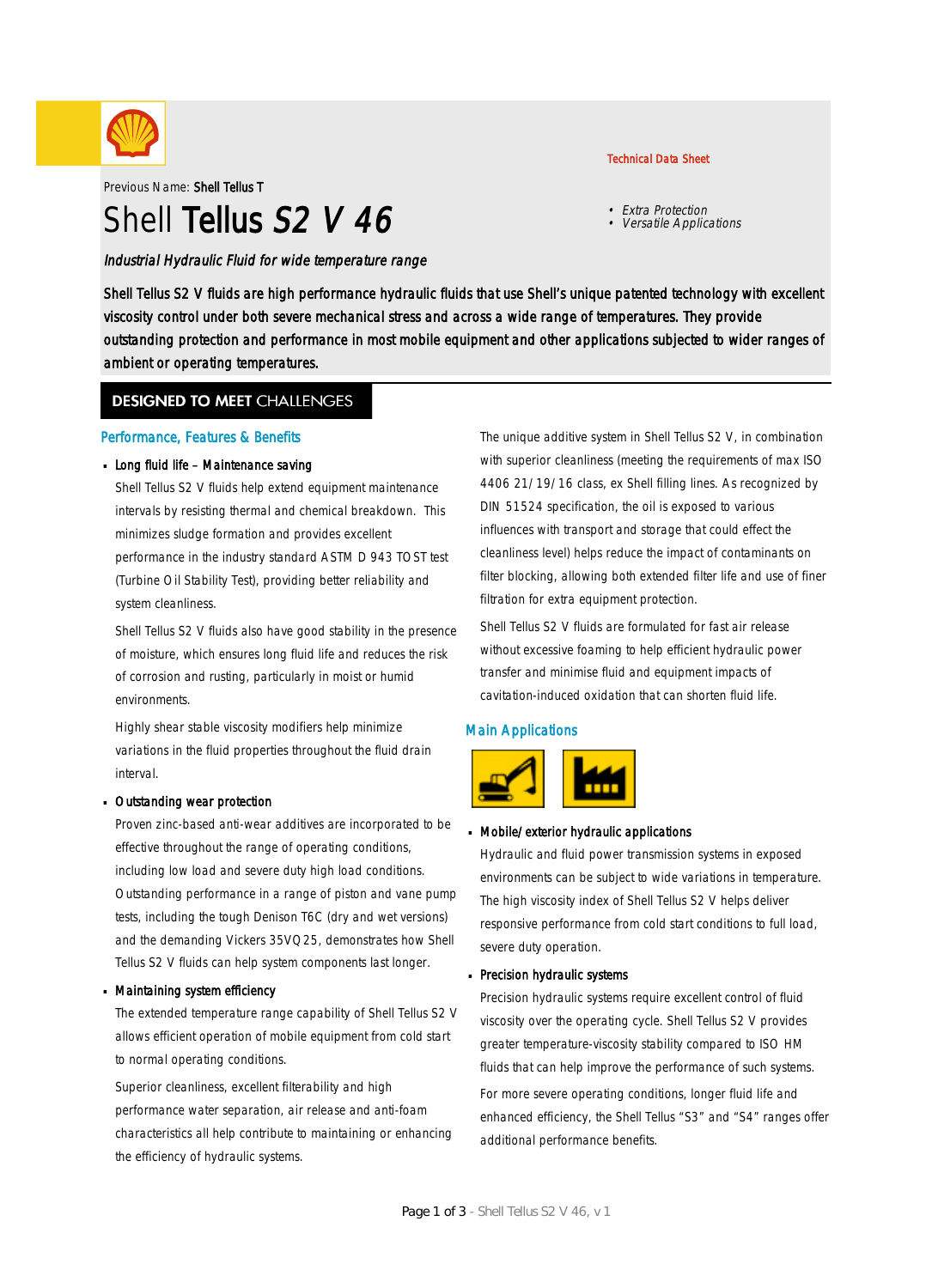#### Specifications, Approvals & Recommendations

- Denison Hydraulics (HF-0, HF-1, HF-2)
- Cincinnati Machine P-68 (ISO 32), P-70 (ISO 46), P-69 (ISO 68)
- **Eaton Vickers M-2950 S**
- **Eaton Vickers I-286 S**
- Swedish Standard SS 15 54 34 AM
- $\blacksquare$  ISO 11158 (HV fluids)
- **AFNOR NF-E 48-603**
- $-$  ASTM 6158-05 (HV fluids)
- DIN 51524 Part 3 HVLP type
- $-$  GB 111181-1-94 (HV fluids)

For a full listing of equipment approvals and recommendations, please consult your local Shell Technical Helpdesk, or the OEM Approvals website.

#### Typical Physical Characteristics

#### Compatibility & Miscibility

## Compatibility ·

Shell Tellus S2 V fluids are suitable for use with most hydraulic pumps. However, please consult your Shell Representative before using in pumps containing silver plated components.

## - Fluid Compatibility

Shell Tellus S2 V fluids are compatible with most other mineral oil based hydraulic fluids. However, mineral oil hydraulic fluids should not be mixed with other fluid types (e.g. environmentally acceptable or fire resistant fluids).

## Seal & Paint Compatibility

Shell Tellus S2 V fluids are compatible with seal materials and paints normally specified for use with mineral oils.

| <b>Properties</b>          |                  |             | Method           | Shell Tellus S2 V |
|----------------------------|------------------|-------------|------------------|-------------------|
| <b>ISO Viscosity Grade</b> |                  |             | <b>ISO 3448</b>  | 46                |
| <b>ISO Fluid Type</b>      |                  |             |                  | <b>HV</b>         |
| <b>Kinematic Viscosity</b> | $@-20°C$         | cSt         | ASTM D 445       | 2350              |
| <b>Kinematic Viscosity</b> | @40 $^{\circ}$ C | cSt         | ASTM D 445       | 46                |
| <b>Kinematic Viscosity</b> | @100°C           | cSt         | ASTM D 445       | 7.9               |
| <b>Viscosity Index</b>     |                  |             | <b>ISO 2909</b>  | 143               |
| <b>Density</b>             | @15°C            | kq/l        | <b>ISO 12185</b> | 872               |
| Flash Point (COC)          |                  | $^{\circ}C$ | <b>ISO 2592</b>  | 225               |
| <b>Pour Point</b>          |                  | $^{\circ}C$ | <b>ISO 3016</b>  | $-39$             |
| Dielectric Strength*       |                  | kV          | ASTM D 877       | $>30$             |

These characteristics are typical of current production. Whilst future production will conform to Shell's specification, variations in these characteristics may occur.

\* Dielectric strength value applies only to "point of manufacture" at a Shell authorized manufacturing facility. As with all hydraulic fluids,

contamination with water or particulate leads to a reduction in dielectric strength.

#### Health, Safety & Environment

■ Guidance on Health and Safety is available on the appropriate Material Safety Data Sheet, which can be obtained from http://www.epc.shell.com/

## • Protect the Environment

Take used oil to an authorised collection point. Do not discharge into drains, soil or water.

#### Additional Information

## ■ Advice

Advice on applications not covered here may be obtained from your Shell representative.